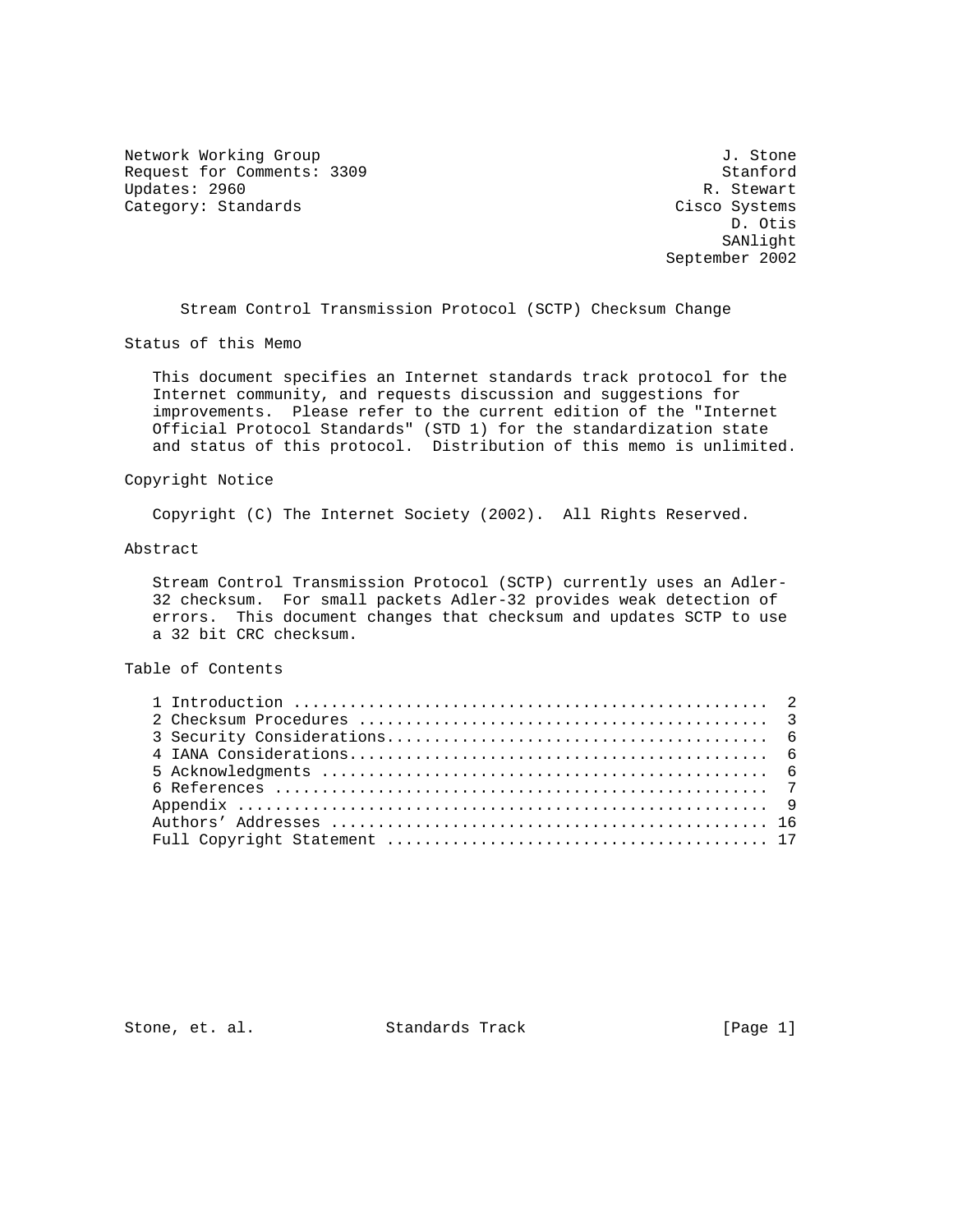#### 1 Introduction

 A fundamental weakness has been detected in SCTP's current Adler-32 checksum algorithm [STONE]. This document updates and replaces the Adler-32 checksum definition in [RFC 2960]. Note that there is no graceful transition mechanism for migrating to the new checksum. Implementations are expected to immediately switch to the new algorithm; use of the old algorithm is deprecated.

 One requirement of an effective checksum is that it evenly and smoothly spreads its input packets over the available check bits.

 From an email from Jonathan Stone, who analyzed the Adler-32 as part of his doctoral thesis:

 "Briefly, the problem is that, for very short packets, Adler32 is guaranteed to give poor coverage of the available bits. Don't take my word for it, ask Mark Adler.  $:-)$ 

 Adler-32 uses two 16-bit counters, s1 and s2. s1 is the sum of the input, taken as 8-bit bytes. s2 is a running sum of each value of s1. Both s1 and s2 are computed mod-65521 (the largest prime less than 2^16). Consider a packet of 128 bytes. The \*most\* that each byte can be is 255. There are only 128 bytes of input, so the greatest value which the s1 accumulator can have is 255  $*$  128 = 32640. So, for 128-byte packets, s1 never wraps. That is critical. Why?

 The key is to consider the distribution of the s1 values, over some distribution of the values of the individual input bytes in each packet. Because s1 never wraps, s1 is simply the sum of the individual input bytes. (Even Doug's trick of adding 0x5555 doesn't help here, and an even larger value doesn't really help: we can get at most one mod-65521 reduction.)

 Given the further assumption that the input bytes are drawn independently from some distribution (they probably aren't: for file system data, it's even worse than that!), the Central Limit Theorem tells us that that s1 will tend to have a normal distribution. That's bad: it tells us that the value of s1 will have hot-spots at around 128 times the mean of the input distribution: around 16k, assuming a uniform distribution. That's bad. We want the accumulator to wrap as many times as possible, so that the resulting sum has as close to a uniform distribution as possible. (I call this "fairness".)

Stone, et. al. Standards Track [Page 2]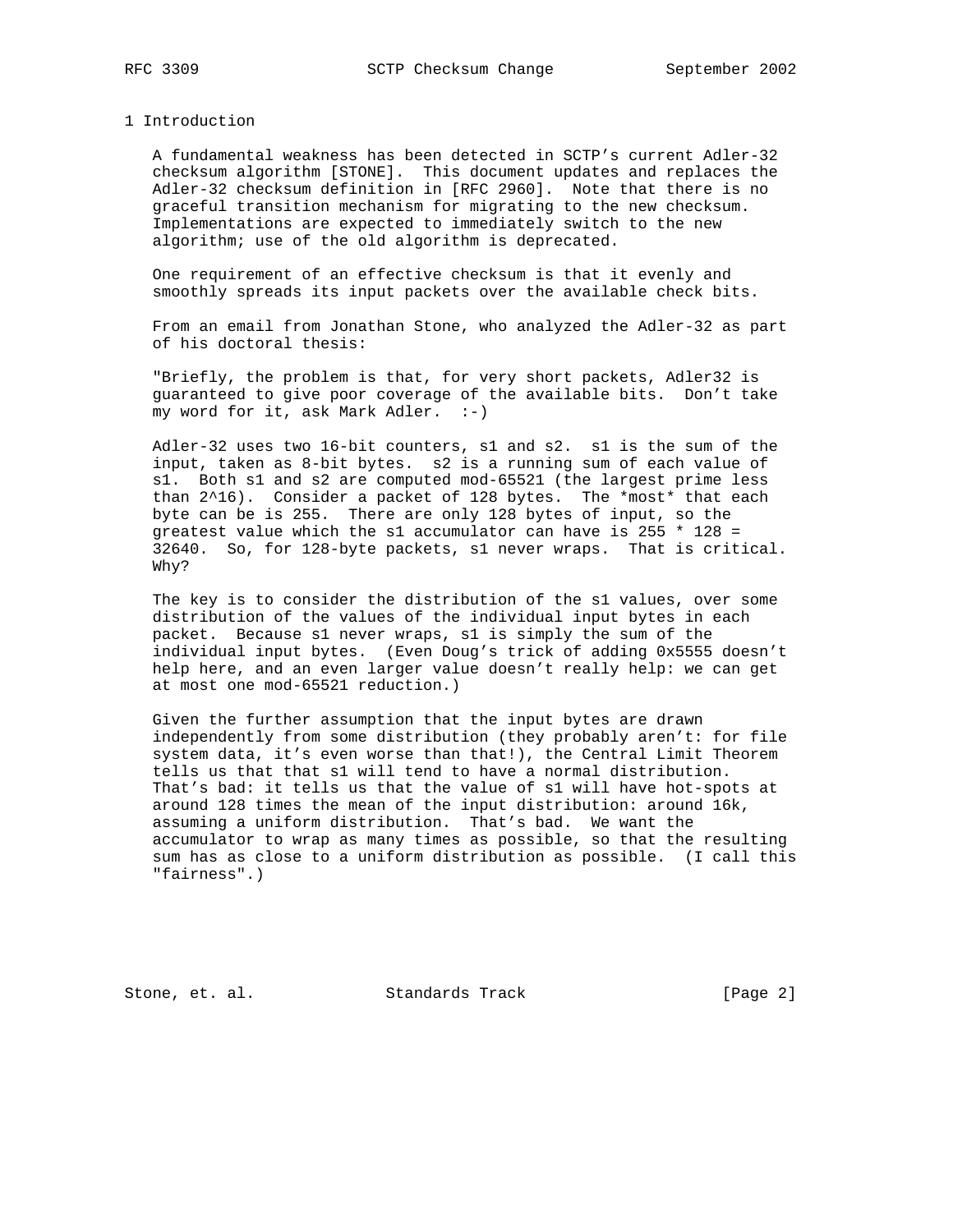So, for short packets, the Adler-32 s1 sum is guaranteed to be unfair. Why is that bad? It's bad because the space of valid packets -- input data, plus checksum values -- is also small. If all packets have checksum values very close to 32640, then the likelihood of even a 'small' error leaving a damaged packet with a valid checksum is higher than if all checksum values are equally likely."

 Due to this inherent weakness, exacerbated by the fact that SCTP will first be used as a signaling transport protocol where signaling messages are usually less than 128 bytes, a new checksum algorithm is specified by this document, replacing the current Adler-32 algorithm with CRC-32c.

1.1 Conventions

 The keywords MUST, MUST NOT, REQUIRED, SHALL, SHALL NOT, SHOULD,SHOULD NOT, RECOMMENDED, NOT RECOMMENDED, MAY, and OPTIONAL, when they appear in this document, are to be interpreted as described in [RFC2119].

Bit number order is defined in [RFC1700].

2 Checksum Procedures

 The procedures described in section 2.1 of this document MUST be followed, replacing the current checksum defined in [RFC2960].

 Furthermore any references within [RFC2960] to Adler-32 MUST be treated as a reference to CRC-32c. Section 2.1 of this document describes the new calculation and verification procedures that MUST be followed.

2.1 Checksum Calculation

 When sending an SCTP packet, the endpoint MUST strengthen the data integrity of the transmission by including the CRC-32c checksum value calculated on the packet, as described below.

 After the packet is constructed (containing the SCTP common header and one or more control or DATA chunks), the transmitter shall:

- 1) Fill in the proper Verification Tag in the SCTP common header and initialize the Checksum field to 0's.
- 2) Calculate the CRC-32c of the whole packet, including the SCTP common header and all the chunks.

Stone, et. al. Standards Track [Page 3]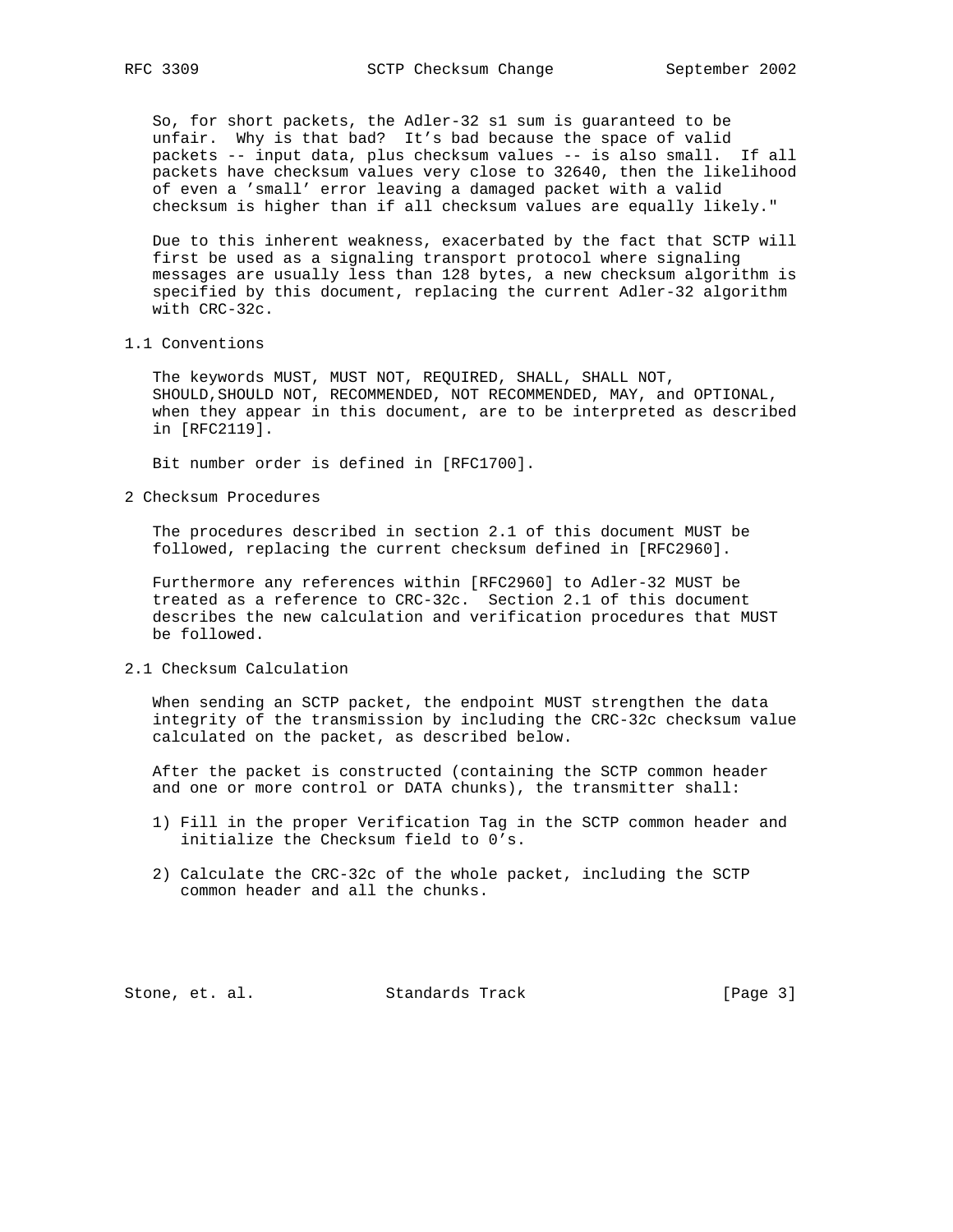- - 3) Put the resulting value into the Checksum field in the common header, and leave the rest of the bits unchanged.

 When an SCTP packet is received, the receiver MUST first check the CRC-32c checksum:

- 1) Store the received CRC-32c value,
- 2) Replace the 32 bits of the Checksum field in the received SCTP packet with all '0's and calculate a CRC-32c value of the whole received packet. And,
- 3) Verify that the calculated CRC-32c value is the same as the received CRC-32c value. If not, the receiver MUST treat the packet as an invalid SCTP packet.

 The default procedure for handling invalid SCTP packets is to silently discard them.

 Any hardware implementation SHOULD be done in a way that is verifiable by the software.

 We define a 'reflected value' as one that is the opposite of the normal bit order of the machine. The 32 bit CRC is calculated as described for CRC-32c and uses the polynomial code 0x11EDC6F41 (Castagnoli93) or x^32+x^28+x^27+x^26+x^25 +x^23+x^22+x^20+x^19+x^18+x^14+x^13+x^11+x^10+x^9+x^8+x^6+x^0. The CRC is computed using a procedure similar to ETHERNET CRC [ITU32], modified to reflect transport level usage.

 CRC computation uses polynomial division. A message bit-string M is transformed to a polynomial, M(X), and the CRC is calculated from M(X) using polynomial arithmetic [Peterson 72].

 When CRCs are used at the link layer, the polynomial is derived from on-the-wire bit ordering: the first bit 'on the wire' is the high order coefficient. Since SCTP is a transport-level protocol, it cannot know the actual serial-media bit ordering. Moreover, different links in the path between SCTP endpoints may use different link-level bit orders.

 A convention must therefore be established for mapping SCTP transport messages to polynomials for purposes of CRC computation. The bit ordering for mapping SCTP messages to polynomials is that bytes are taken most-significant first; but within each byte, bits are taken least-significant first. The first byte of the message provides the eight highest coefficients. Within each byte, the least-significant SCTP bit gives the most significant polynomial coefficient within

Stone, et. al. Standards Track [Page 4]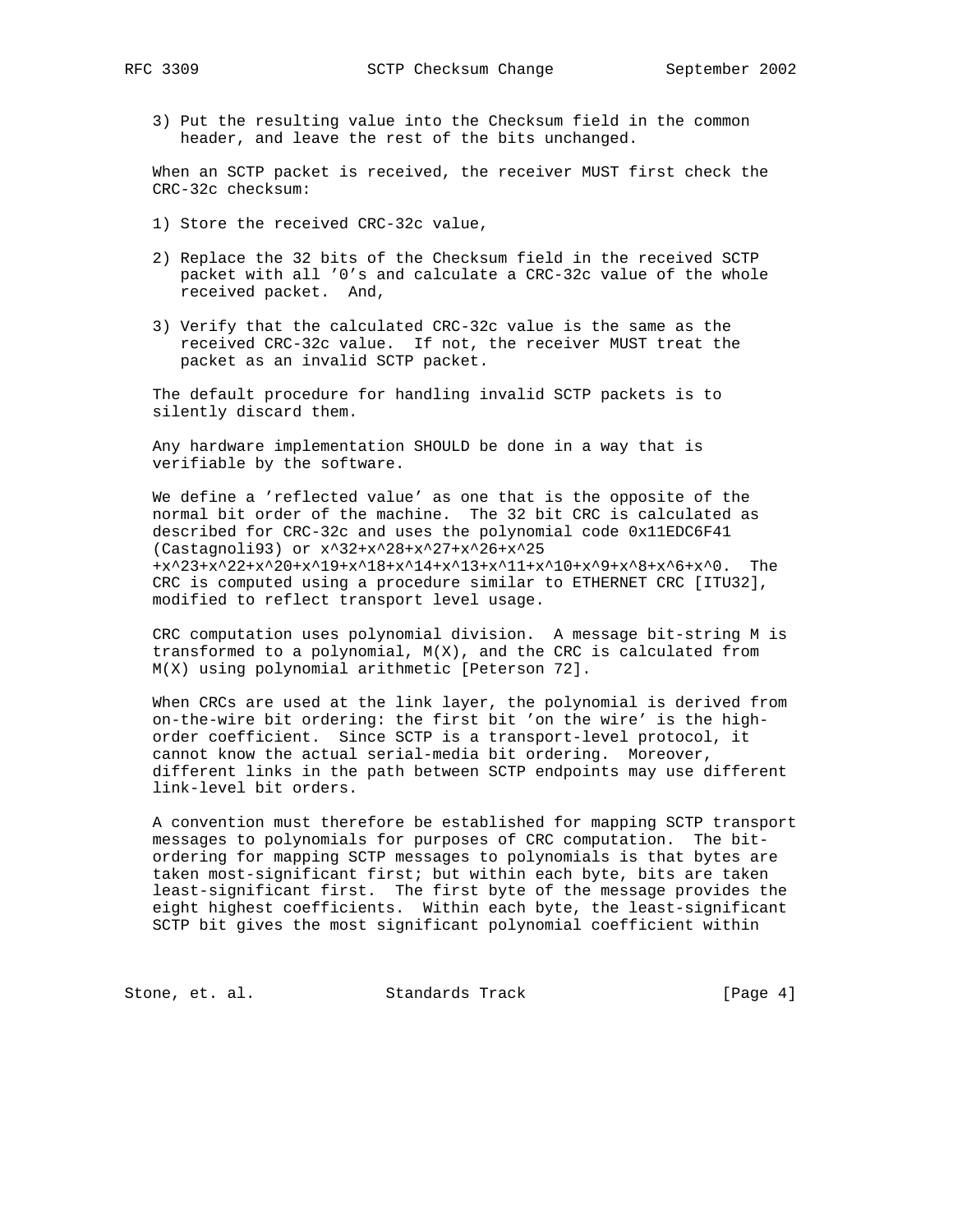that byte, and the most-significant SCTP bit is the least significant polynomial coefficient in that byte. (This bit ordering is sometimes called 'mirrored' or 'reflected' [Williams93].) CRC polynomials are to be transformed back into SCTP transport-level byte values, using a consistent mapping.

The SCTP transport-level CRC value should be calculated as follows:

- CRC input data are assigned to a byte stream, numbered from 0 to N-1.
- the transport-level byte-stream is mapped to a polynomial value. An N-byte PDU with j bytes numbered 0 to N-1, is considered as coefficients of a polynomial  $M(x)$  of order  $8N-1$ , with bit 0 of byte j being coefficient  $x^*(8(N-j)-8)$ , bit 7 of byte j being coefficient  $x^*(8(N-j)-1)$ .
- the CRC remainder register is initialized with all 1s and the CRC is computed with an algorithm that simultaneously multiplies by x^32 and divides by the CRC polynomial.
- the polynomial is multiplied by  $x^3$ 2 and divided by  $G(x)$ , the generator polynomial, producing a remainder  $R(x)$  of degree less than or equal to 31.
- the coefficients of R(x) are considered a 32 bit sequence.
- the bit sequence is complemented. The result is the CRC polynomial.
- The CRC polynomial is mapped back into SCTP transport-level bytes. Coefficient of x^31 gives the value of bit 7 of SCTP byte 0, the coefficient of  $x^2$ 4 gives the value of bit 0 of byte 0. The coefficient of  $x^2$  gives bit 7 of byte 3 and the coefficient of x^0 gives bit 0 of byte 3. The resulting four byte transport-level sequence is the 32-bit SCTP checksum value.

 IMPLEMENTATION NOTE: Standards documents, textbooks, and vendor literature on CRCs often follow an alternative formulation, in which the register used to hold the remainder of the long-division algorithm is initialized to zero rather than all-1s, and instead the first 32 bits of the message are complemented. The long-division algorithm used in our formulation is specified, such that the the initial multiplication by 2^32 and the long-division are combined into one simultaneous operation. For such algorithms, and for messages longer than 64 bits, the two specifications are precisely equivalent. That equivalence is the intent of this document.

Stone, et. al. Standards Track [Page 5]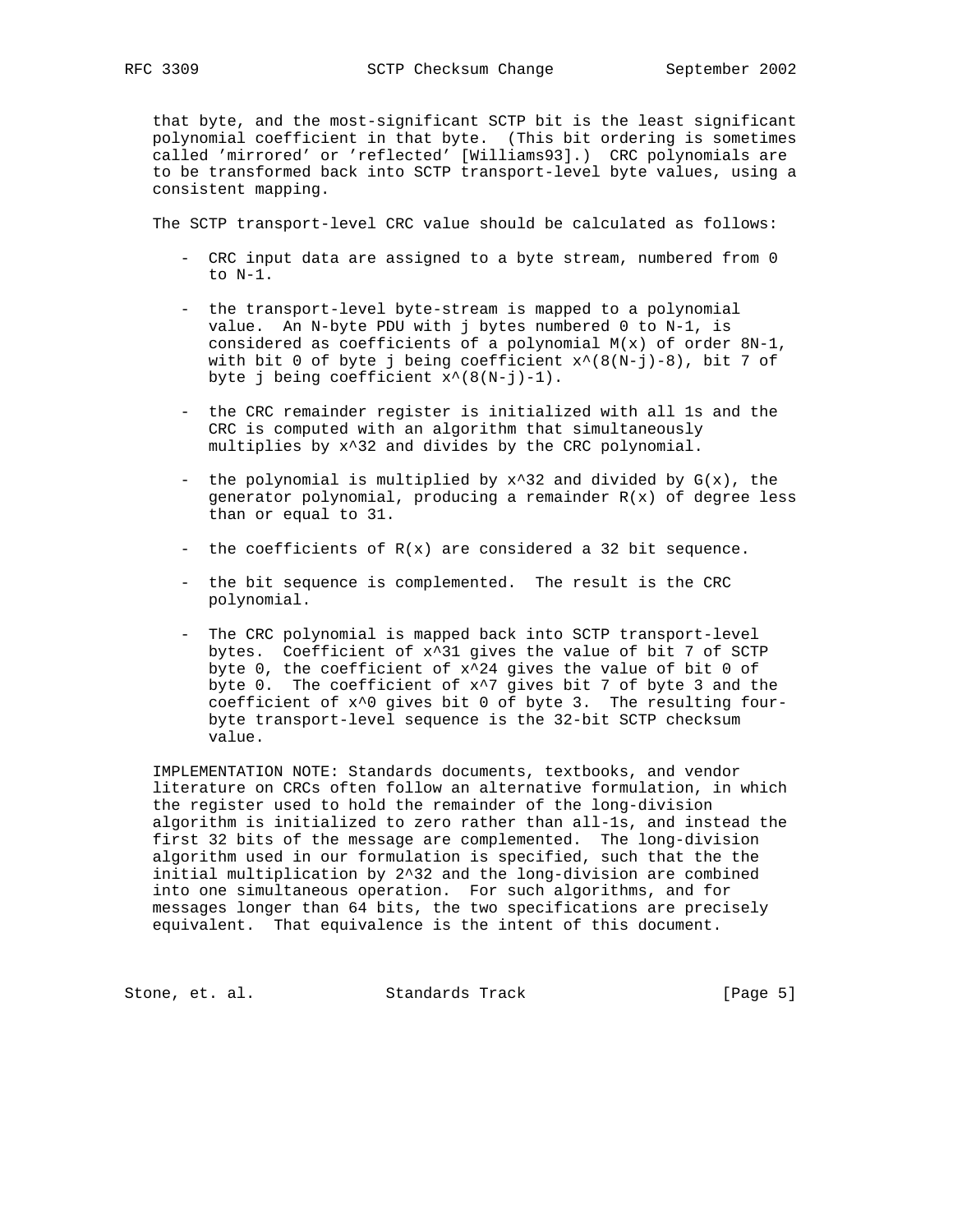Implementors of SCTP are warned that both specifications are to be found in the literature, sometimes with no restriction on the long division algorithm. The choice of formulation in this document is to permit non-SCTP usage, where the same CRC algorithm may be used to protect messages shorter than 64 bits.

 If SCTP could follow link level CRC use, the CRC would be computed over the link-level bit-stream. The first bit on the link mapping to the highest-order coefficient, and so on, down to the last link-level bit as the lowest-order coefficient. The CRC value would be transmitted immediately after the input message as a link-level 'trailer'. The resulting link-level bit-stream would be  $(M(X))$  \*  $x^3$ 2) + (M(X)\* $x^3$ 2))/ G(x), which is divisible by G(X). There would thus be a constant CRC remainder for 'good' packets. However, given that implementations of RFC 2960 have already proliferated, the IETF discussions considered that the benefit of a 'trailer' CRC did not outweigh the cost of making a very large change in the protocol processing. Further, packets accepted by the SCTP 'header' CRC are in one-to-one correspondence with packets accepted by a modified procedure using a 'trailer' CRC value, and where the SCTP common checksum header is set to zero on transmission and is received as zero.

 There may be a computational advantage in validating the Association against the Verification Tag, prior to performing a checksum, as invalid tags will result in the same action as a bad checksum in most cases. The exceptions for this technique would be INIT and some SHUTDOWN-COMPLETE exchanges, as well as a stale COOKIE-ECHO. These special case exchanges must represent small packets and will minimize the effect of the checksum calculation.

3 Security Considerations

 In general, the security considerations of RFC 2960 apply to the protocol with the new checksum as well.

4 IANA Considerations

There are no IANA considerations required in this document.

Stone, et. al. Standards Track [Page 6]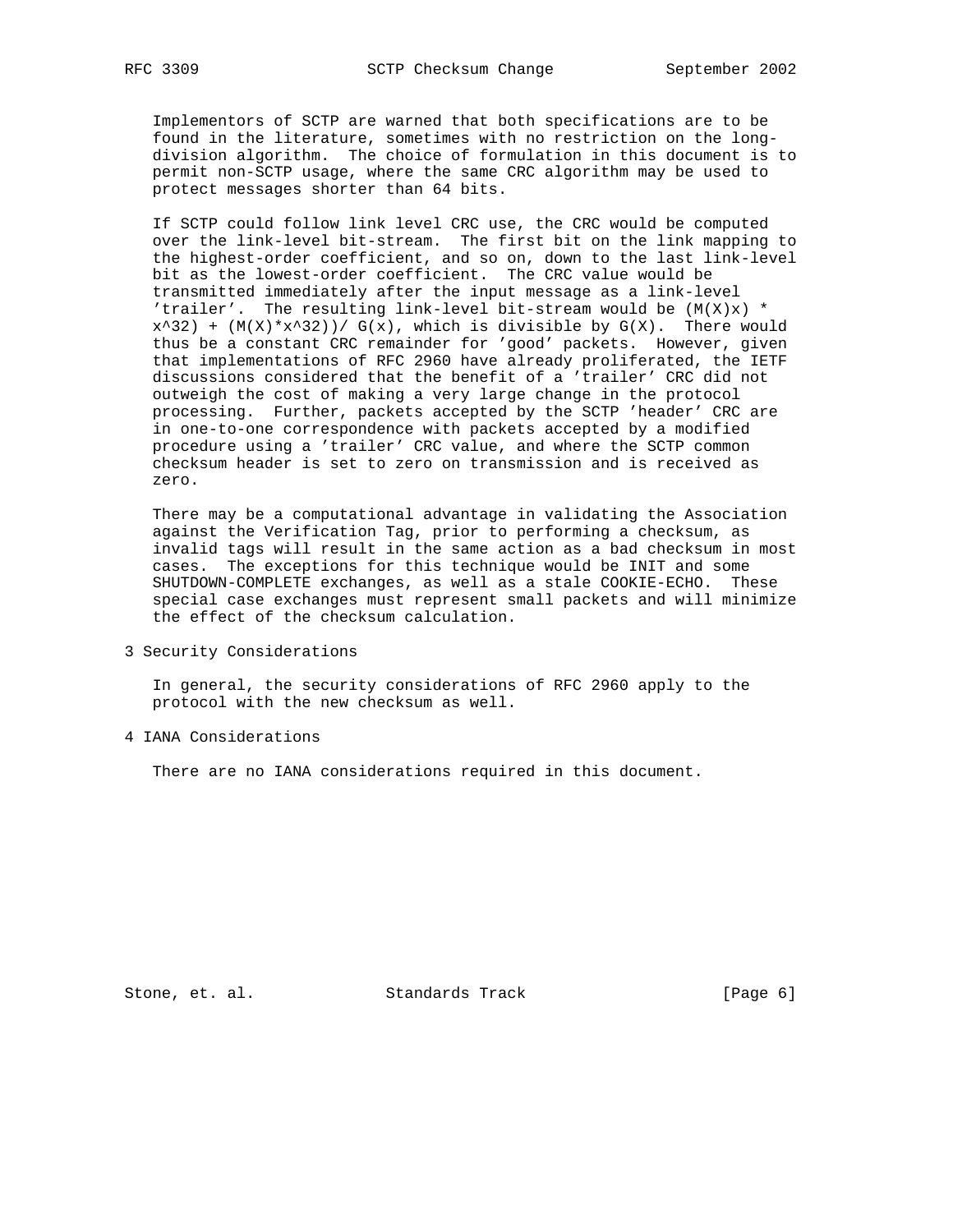## 5 Acknowledgments

 The authors would like to thank the following people that have provided comments and input on the checksum issue:

 Mark Adler, Ran Atkinson, Stephen Bailey, David Black, Scott Bradner, Mikael Degermark, Laurent Glaude, Klaus Gradischnig, Alf Heidermark, Jacob Heitz, Gareth Kiely, David Lehmann, Allision Mankin, Lyndon Ong, Craig Partridge, Vern Paxson, Kacheong Poon, Michael Ramalho, David Reed, Ian Rytina, Hanns Juergen Schwarzbauer, Chip Sharp, Bill Sommerfeld, Michael Tuexen, Jim Williams, Jim Wendt, Michael Welzl, Jonathan Wood, Lloyd Wood, Qiaobing Xie, La Monte Yarroll.

 Special thanks to Dafna Scheinwald, Julian Satran, Pat Thaler, Matt Wakeley, and Vince Cavanna, for selection criteria of polynomials and examination of CRC polynomials, particularly CRC-32c [Castagnoli93].

 Special thanks to Mr. Ross Williams and his document [Williams93]. This non-formal perspective on software aspects of CRCs furthered understanding of authors previously unfamiliar with CRC computation. More formal treatments of [Blahut 94] or [Peterson 72], was also essential.

## 6 References

- [Castagnoli93] G. Castagnoli, S. Braeuer and M. Herrman, "Optimization of Cyclic Redundancy-Check Codes with 24 and 32 Parity Bits", IEEE Transactions on Communications, Vol. 41, No. 6, June 1993
- [McKee75] H. McKee, "Improved {CRC} techniques detects erroneous leading and trailing 0's in transmitted data blocks", Computer Design Volume 14 Number 10 Pages 102-4,106, October 1975
- [RFC1700] Reynolds, J. and J. Postel, "ASSIGNED NUMBERS", RFC 1700, October 1994.
- [RFC2026] Bradner, S., "The Internet Standards Process -- Revision 3", BCP 9, RFC 2026, October 1996.
- [RFC2119] Bradner, S., "Key words for use in RFCs to Indicate Requirement Levels", BCP 14, RFC 2119, March 1997.
- [RFC2960] Stewart, R., Xie, Q., Morneault, K., Sharp, C., Schwarzbauer, H., Taylor, T., Rytina, I., Kalla, M., Zhang, L. and V. Paxson, "Stream Control Transmission Protocol," RFC 2960, October 2000.

Stone, et. al. Standards Track [Page 7]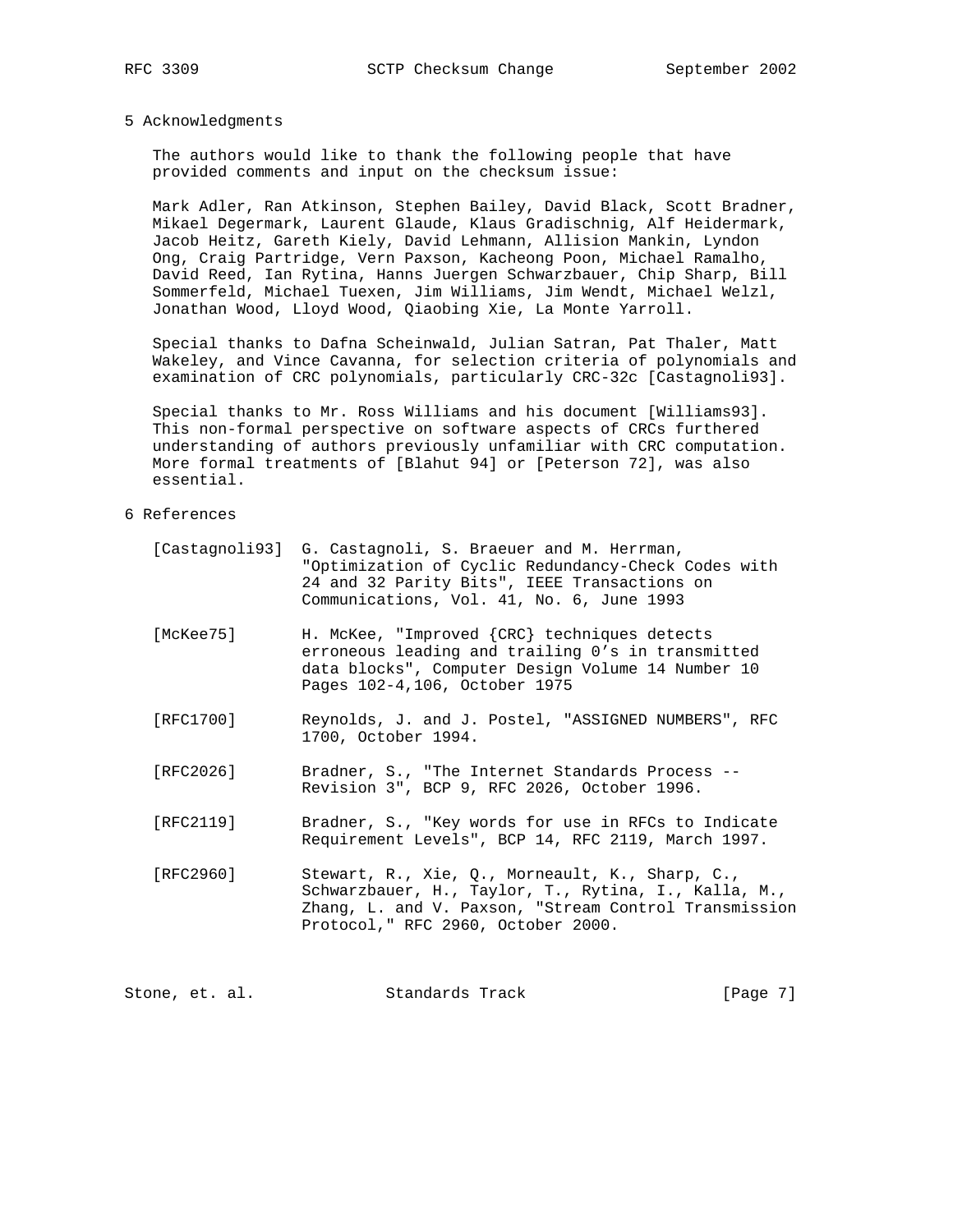[ITU32] ITU-T Recommendation V.42, "Error-correcting procedures for DCEs using asynchronous-to-synchronous conversion", section 8.1.1.6.2, October 1996.

## 7.1 Informative References

- [STONE] Stone, J., "Checksums in the Internet", Doctoral dissertation - August 2001.
- [Williams93] Williams, R., "A PAINLESS GUIDE TO CRC ERROR DETECTION ALGORITHMS" - Internet publication, August 1993, http://www.geocities.com/SiliconValley/Pines/ 8659/crc.htm.
- [Blahut 1994] R.E. Blahut, Theory and Practice of Error Control Codes, Addison-Wesley, 1994.
- [Easics 2001] http://www.easics.be/webtools/crctool. Online tools for synthesis of CRC Verilog and VHDL.
- [Feldmeier 95] David C. Feldmeier, Fast software implementation of error detection codes, IEEE Transactions on Networking, vol 3 no 6, pp 640-651, December, 1995.
- [Glaise 1997] R. J. Glaise, A two-step computation of cyclic redundancy code CRC-32 for ATM networks, IBM Journal of Research and Development} vol 41 no 6, 1997. http://www.research.ibm.com/journal/rd/416/ glaise.html.
- [Prange 1957] E. Prange, Cyclic Error-Correcting codes in two symbols, Technical report AFCRC-TN-57-103, Air Force Cambridge Research Center, Cambridge, Mass. 1957.
- [Peterson 1972] W. W. Peterson and E.J Weldon, Error Correcting Codes, 2nd. edition, MIT Press, Cambridge, Massachusetts.
- [Shie2001] Ming-Der Shieh et. al, A Systematic Approach for Parallel CRC Computations. Journal of Information Science and Engineering, Vol.17 No.3, pp.445-461
- [Sprachman2001] Michael Sprachman, Automatic Generation of Parallel CRC Circuits, IEEE Design & Test May-June 2001

Stone, et. al. Standards Track [Page 8]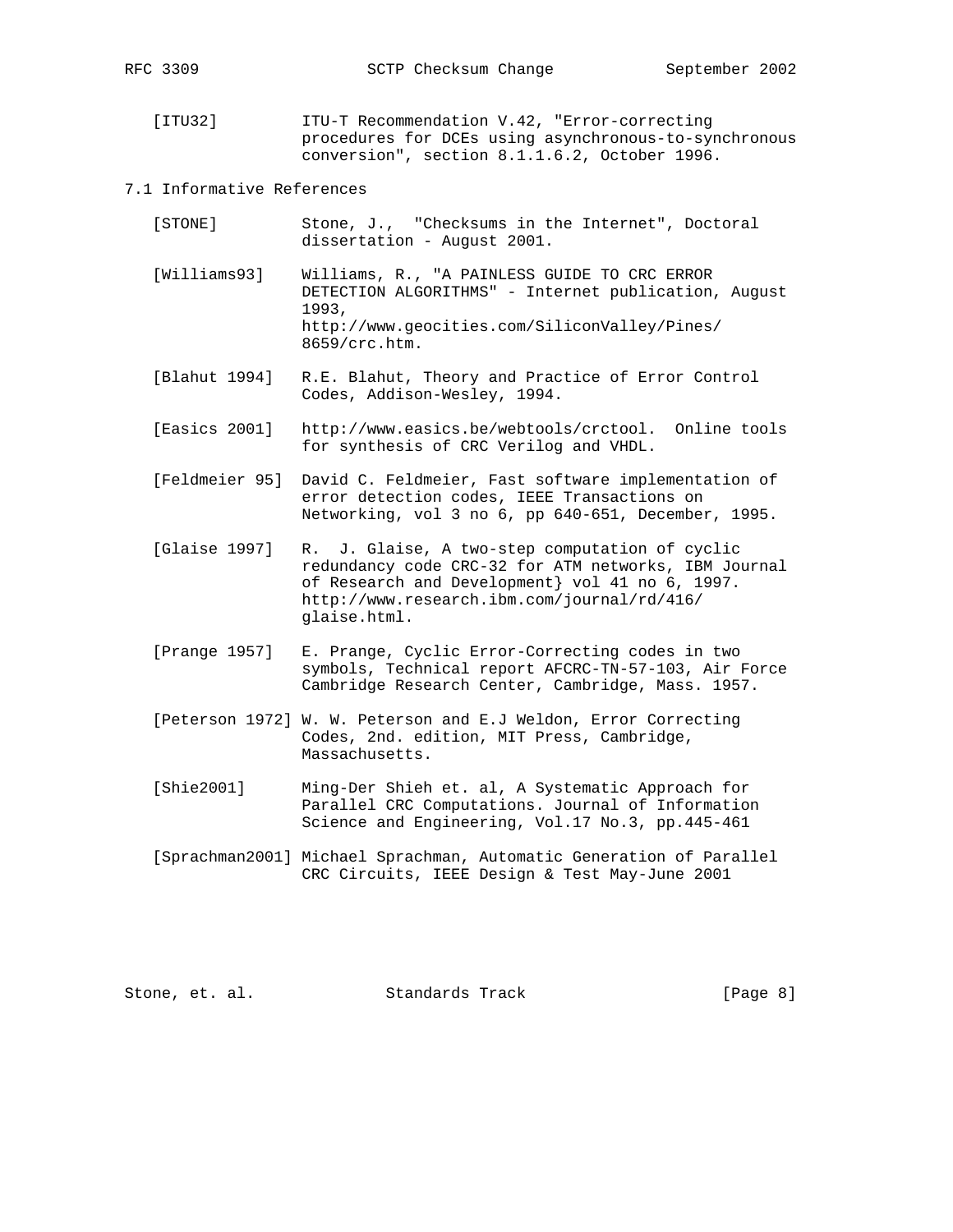#### Appendix

 This appendix is for information only and is NOT part of the standard.

 The anticipated deployment of SCTP ranges over several orders of magnitude of link speed: from cellular-power telephony devices at tens of kilobits, to local links at tens of gigabits. Implementors of SCTP should consider their link speed and choose, from the wide range of CRC implementations, one which matches their own design point for size, cost, and throughput. Many techniques for computing CRCs are known. This Appendix surveys just a few, to give a feel for the range of techniques available.

 CRCs are derived from early work by Prange in the 1950s [Prange 57]. The theory underlying CRCs and choice of generator polynomial can be introduced by either the theory of Galois fields [Blahut 94] or as ideals of an algebra over cyclic codes [cite Peterson 72].

 One of the simplest techniques is direct bit-serial hardware implementations, using the generator polynomial as the taps of a linear feedback shift register (LSFR). LSFR computation follows directly from the mathematics, and is generally attributed to Prange. Tools exist which, a CRC generator polynomial, will produce synthesizable Verilog code for CRC hardware [Easics 2001].

 Since LSFRs do not scale well in speed, a variety of other techniques have been explored. One technique exploits the fact that the divisor of the polynomial long-division, G, is known in advance. It is thus possible to pre-compute lookup tables giving the polynomial remainder of multiple input bits --- typically 2, 4, or 8 bits of input at a time. This technique can be used either in software or in hardware. Software to compute lookup tables yielding 2, 4, or 8 bits of result is freely available. [Williams93]

 For multi-gigabit links, the above techniques may still not be fast enough. One technique for computing CRCS at OC-48 rates is 'two stage' CRC computation [Glaise 1997]. Here, some multiple of  $G(x)$ ,  $G(x)H(x)$ , is chosen so as to minimize the number of nonzero coefficients, or weight, of the product  $G(x)H(x)$ . The low weight of the product polynomial makes it susceptible to efficient hardware divide-by-constant implementations. This first stage gives  $M(x)$ /  $(G(x)H(x))$ , as its result. The second stage then divides the result of the first stage by  $H(x)$ , yielding  $(M(x)/(G(x)H(x)))/H(x)$ . If  $H(x)$ is also relatively prime to  $G(x)$ , this gives  $M(x)/G(x)$ . Further developments on this approach can be found in [Shie2001] and [Sprachman2001].

Stone, et. al. Standards Track [Page 9]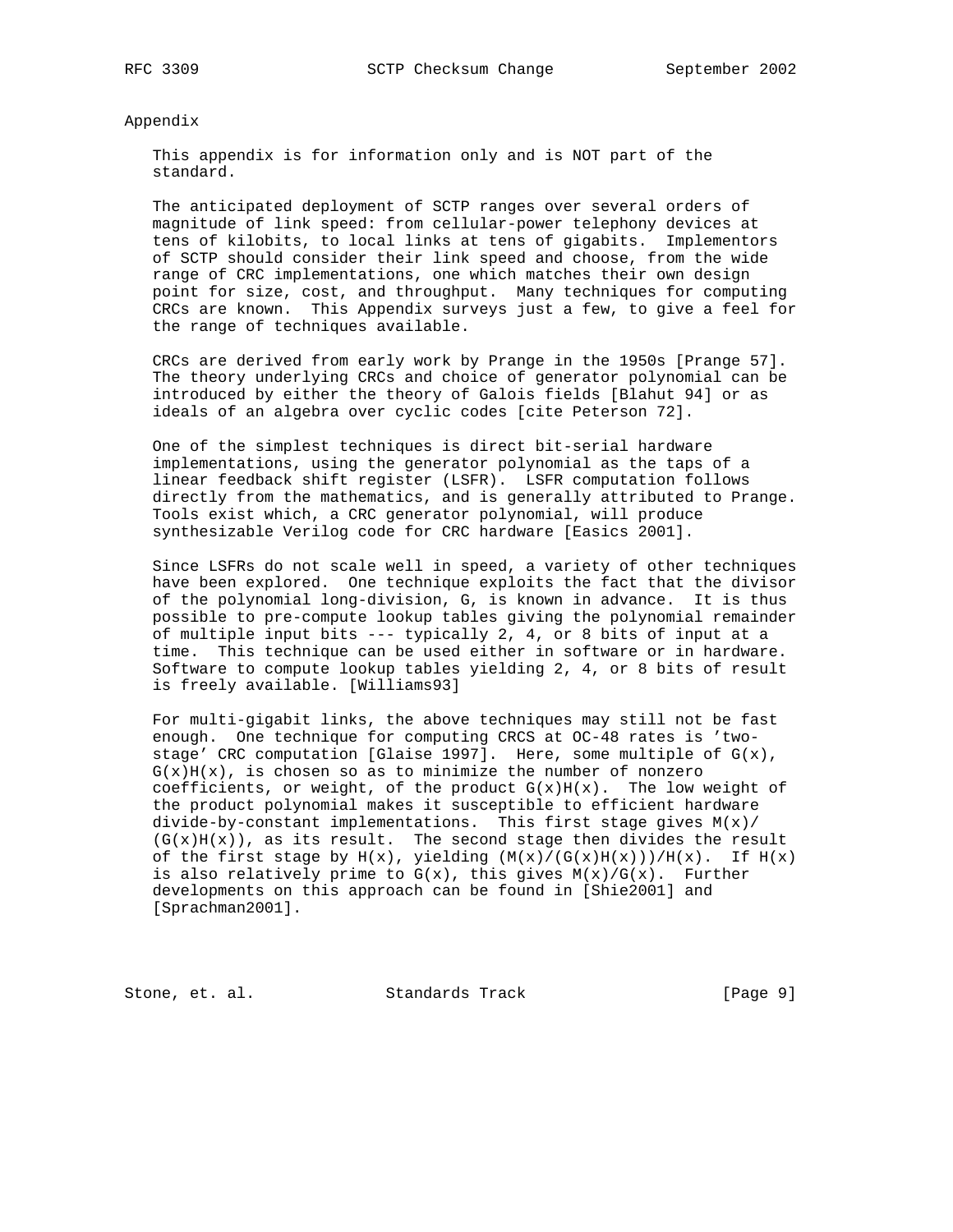The literature also includes a variety of software CRC implementations. One approach is to use a carefully-tuned assembly code for direct polynomial division. [Feldmeier 95] reports that for low-weight polynomials, tuned polynomial arithmetic gives higher throughput than table-lookup algorithms. Even within table-lookup algorithms, the size of the table can be tuned, either for total cache footprint, or (for space-restricted environments) to minimize total size.

 Implementors should keep in mind, the bit ordering described in Section 2: the ordering of bits within bytes for computing CRCs in SCTP is the least significant bit of each byte is the most significant polynomial coefficient(and vice-versa). This 'reflected' SCTP CRC bit ordering matches on-the-wire bit order for Ethernet and other serial media, but is the reverse of traditional Internet bit ordering.

 One technique to accommodate this bit-reversal can be explained as follows: sketch out a hardware implementation, assuming the bits are in CRC bit order; then perform a left-to-right inversion (mirror image) on the entire algorithm. (We defer, for a moment, the issue of byte order within words.) Then compute that "mirror image" in software. The CRC from the "mirror image" algorithm will be the bit-reversal of a correct hardware implementation. When the link level media sends each byte, the byte is sent in the reverse of the host CPU bit-order. Serialization of each byte of the "reflected" CRC value re-reverses the bit order, so in the end, each byte will be transmitted on-the-wire in the specified bit order.

 The following non-normative sample code is taken from an open-source CRC generator [Williams93], using the "mirroring" technique and yielding a lookup table for SCTP CRC32-c with 256 entries, each 32 bits wide. While neither especially slow nor especially fast, as software table-lookup CRCs go, it has the advantage of working on both big-endian and little-endian CPUs, using the same (host-order) lookup tables, and using only the pre-defined ntohl() and htonl() operations. The code is somewhat modified from [Williams93], to ensure portability between big-endian and little-endian architectures. (Note that if the byte endian-ness of the target architecture is known to be little-endian the final bit-reversal and byte-reversal steps can be folded into a single operation.)

Stone, et. al. Standards Track [Page 10]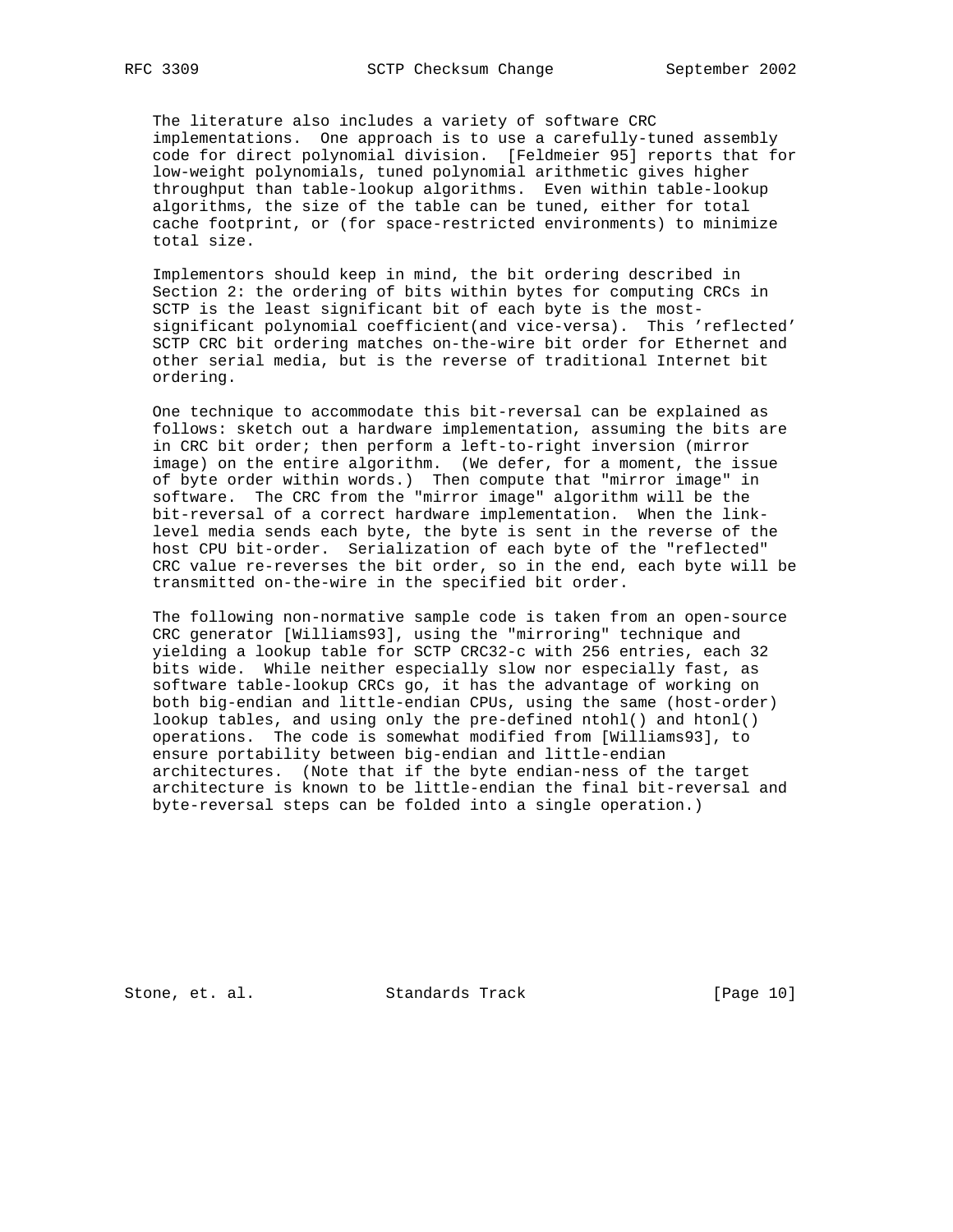/\*\*\*\*\*\*\*\*\*\*\*\*\*\*\*\*\*\*\*\*\*\*\*\*\*\*\*\*\*\*\*\*\*\*\*\*\*\*\*\*\*\*\*\*\*\*\*\*\*\*\*\*\*\*\*\*\*\*\*\*\*/ /\* Note Definition for Ross Williams table generator would \*/ /\* be: TB\_WIDTH=4, TB\_POLLY=0x1EDC6F41, TB\_REVER=TRUE \*/ /\* For Mr. Williams direct calculation code use the settings \*/ /\* cm\_width=32, cm\_poly=0x1EDC6F41, cm\_init=0xFFFFFFFFF,  $\star$ /<br>/\* cm refin=TRUE, cm refot=TRUE, cm xorort=0x00000000  $\star$ / /\* cm\_refin=TRUE, cm\_refot=TRUE, cm\_xorort=0x00000000 \*/ /\*\*\*\*\*\*\*\*\*\*\*\*\*\*\*\*\*\*\*\*\*\*\*\*\*\*\*\*\*\*\*\*\*\*\*\*\*\*\*\*\*\*\*\*\*\*\*\*\*\*\*\*\*\*\*\*\*\*\*\*\*/ /\* Example of the crc table file \*/ #ifndef \_\_crc32cr\_table\_h\_\_ #define \_\_crc32cr\_table\_h\_\_ #define CRC32C\_POLY 0x1EDC6F41  $\#\text{define } CRC32C(c,d)$  (c=(c>>8)^crc\_c[(c^(d))&0xFF]) unsigned long crc\_c[256] = { 0x00000000L, 0xF26B8303L, 0xE13B70F7L, 0x1350F3F4L, 0xC79A971FL, 0x35F1141CL, 0x26A1E7E8L, 0xD4CA64EBL, 0x8AD958CFL, 0x78B2DBCCL, 0x6BE22838L, 0x9989AB3BL, 0x4D43CFD0L, 0xBF284CD3L, 0xAC78BF27L, 0x5E133C24L, 0x105EC76FL, 0xE235446CL, 0xF165B798L, 0x030E349BL, 0xD7C45070L, 0x25AFD373L, 0x36FF2087L, 0xC494A384L, 0x9A879FA0L, 0x68EC1CA3L, 0x7BBCEF57L, 0x89D76C54L, 0x5D1D08BFL, 0xAF768BBCL, 0xBC267848L, 0x4E4DFB4BL, 0x20BD8EDEL, 0xD2D60DDDL, 0xC186FE29L, 0x33ED7D2AL, 0xE72719C1L, 0x154C9AC2L, 0x061C6936L, 0xF477EA35L, 0xAA64D611L, 0x580F5512L, 0x4B5FA6E6L, 0xB93425E5L, 0x6DFE410EL, 0x9F95C20DL, 0x8CC531F9L, 0x7EAEB2FAL, 0x30E349B1L, 0xC288CAB2L, 0xD1D83946L, 0x23B3BA45L, 0xF779DEAEL, 0x05125DADL, 0x1642AE59L, 0xE4292D5AL, 0xBA3A117EL, 0x4851927DL, 0x5B016189L, 0xA96AE28AL, 0x7DA08661L, 0x8FCB0562L, 0x9C9BF696L, 0x6EF07595L, 0x417B1DBCL, 0xB3109EBFL, 0xA0406D4BL, 0x522BEE48L, 0x86E18AA3L, 0x748A09A0L, 0x67DAFA54L, 0x95B17957L, 0xCBA24573L, 0x39C9C670L, 0x2A993584L, 0xD8F2B687L, 0x0C38D26CL, 0xFE53516FL, 0xED03A29BL, 0x1F682198L, 0x5125DAD3L, 0xA34E59D0L, 0xB01EAA24L, 0x42752927L, 0x96BF4DCCL, 0x64D4CECFL, 0x77843D3BL, 0x85EFBE38L, 0xDBFC821CL, 0x2997011FL, 0x3AC7F2EBL, 0xC8AC71E8L, 0x1C661503L, 0xEE0D9600L, 0xFD5D65F4L, 0x0F36E6F7L, 0x61C69362L, 0x93AD1061L, 0x80FDE395L, 0x72966096L, 0xA65C047DL, 0x5437877EL, 0x4767748AL, 0xB50CF789L, 0xEB1FCBADL, 0x197448AEL, 0x0A24BB5AL, 0xF84F3859L, 0x2C855CB2L, 0xDEEEDFB1L, 0xCDBE2C45L, 0x3FD5AF46L, 0x7198540DL, 0x83F3D70EL, 0x90A324FAL, 0x62C8A7F9L, 0xB602C312L, 0x44694011L, 0x5739B3E5L, 0xA55230E6L, 0xFB410CC2L, 0x092A8FC1L, 0x1A7A7C35L, 0xE811FF36L,

Stone, et. al. Standards Track [Page 11]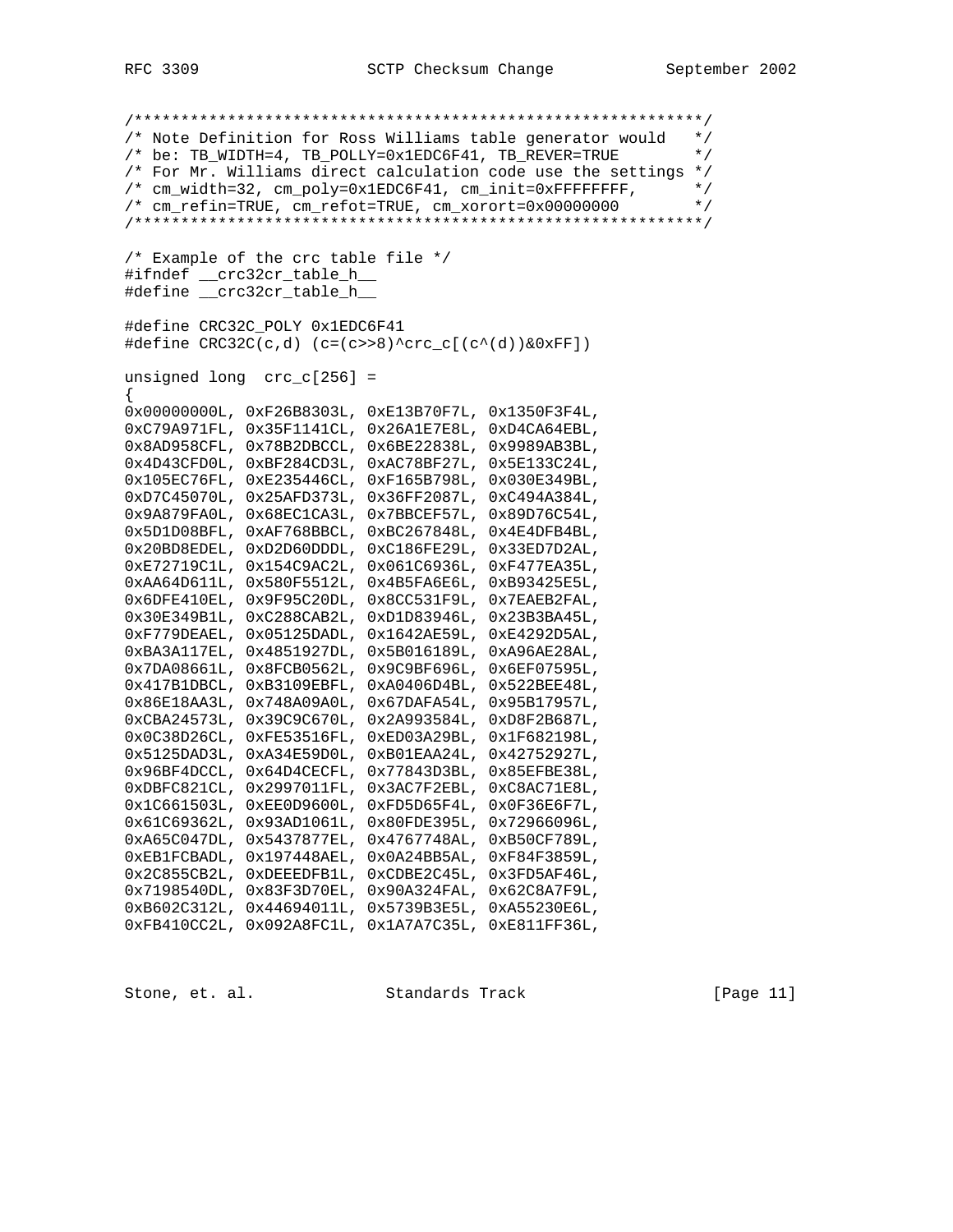| 0x3CDB9BDDL,    | 0xCEB018DEL,    | 0xDDE0EB2AL,    | 0x2F8B6829L,               |
|-----------------|-----------------|-----------------|----------------------------|
| 0x82F63B78L,    | 0x709DB87BL,    | 0x63CD4B8FL     | 0x91A6C88CL,               |
| 0x456CAC67L,    | 0xB7072F64L,    | 0xA457DC90L     | 0x563C5F93L,               |
| $0x082F63B7L$ , | 0xFA44E0B4L,    | 0xE9141340L     | 0x1B7F9043L,               |
| 0xCFB5F4A8L     | 0x3DDE77ABL,    | 0x2E8E845FL     | 0xDCE5075CL                |
| 0x92A8FCl7L     | 0x60C37F14L,    | 0x73938CE0L     | 0x81F80FE3L.               |
| 0x55326B08L     | 0xA759E80BL,    | 0xB4091BFFL     | 0x466298FCL.               |
| 0x1871A4D8L,    | 0xEA1A27DBL,    | 0xF94AD42FL     | 0x0B21572CL,               |
| OxDFEB33C7L,    | 0x2D80B0C4L,    | 0x3ED04330L     | 0xCCBBC033L,               |
| 0xA24BB5A6L     | 0x502036A5L,    | 0x4370C551L,    | 0xB11B4652L                |
| $0x65D122B9L$ , | 0x97BAA1BAL,    | $0x84E$ A524EL, | 0x7681D14DL                |
| 0x2892ED69L,    | 0xDAF96E6AL,    | 0xC9A99D9EL,    | 0x3BC21E9DL                |
| 0xEF087A76L     | 0x1D63F975L,    | 0x0E330A81L     | 0xFC588982L,               |
| 0xB21572C9L,    | $0x407EF1CAL$ , | $0x532E023E$ L, | 0xA145813DL,               |
| 0x758FE5D6L     | 0x87E466D5L,    | 0x94B49521L     | 0x66DF1622L,               |
| 0x38CC2A06L,    | 0xCAA7A905L,    | 0xD9F75AF1L     | 0x2B9CD9F2L,               |
| 0xFF56BD19L     | 0x0D3D3E1AL,    | Ox1E6DCDEEL,    | $0 \times$ EC $0 64$ EEDL, |
| 0xC38D26C4L     | 0x31E6A5C7L,    | 0x22B65633L     | 0xD0DD530L                 |
| $0x0417B1DBL$ , | 0xF67C32D8L,    | OxE52CC12CL,    | 0x1747422FL,               |
| 0x49547E0BL     | 0xBB3FFD08L     | 0xA86F0EFCL     | $0x5A048DFFL$ ,            |
| 0x8ECEE914L     | 0x7CA56A17L,    | 0x6FF599E3L,    | $0x9D9E1AEOL$ ,            |
| 0xD3D3E1ABL,    | 0x21B862A8L,    | 0x32E8915CL,    | 0xC083125FL,               |
| 0x144976B4L,    | 0xE622F5B7L,    | 0xF5720643L,    | 0x07198540L,               |
| 0x590AB964L     | 0xAB613A67L,    | 0xB831C993L,    | 0x4A5A4A90L                |
| 0x9E902E7BL     | 0x6CFBAD78L,    | 0x7FAB5E8CL,    | 0x8DC0DD8FL,               |
| 0xE330A81AL     | 0x115B2B19L,    | $0x020BDBEDL$ , | 0xF0605BEEL                |
| 0x24AA3F05L     | 0xD6C1BC06L,    | 0xC5914FF2L,    | 0x37FACCF1L,               |
| $0x69E9F0D5L$ , | 0x9B8273D6L,    | 0x88D28022L,    | 0x7AB90321L,               |
| $0xAE7367CAL$ , | 0x5C18E4C9L,    | 0x4F48173DL     | 0xBD23943EL,               |
| 0xF36E6F75L     | 0x0105EC76L,    | 0x12551F82L     | 0xE03E9C81L                |
| 0x34F4F86AL     | 0xC69F7B69L,    | 0xD5CF889DL,    | 0x27A40B9EL                |
| 0x79B737BAL,    | 0x8BDCB4B9L,    | 0x988C474DL,    | 0x6AE7C44EL                |
| 0xBE2DA0A5L,    | 0x4C4623A6L,    | 0x5F16D052L,    | 0xAD7D5351L,               |
|                 |                 |                 |                            |

# #endif

/\* Example of table build routine \*/

#include <stdio.h> #include <stdlib.h>

#define OUTPUT\_FILE "crc32cr.h" #define CRC32C\_POLY 0x1EDC6F41L FILE \*tf;

Stone, et. al. Standards Track [Page 12]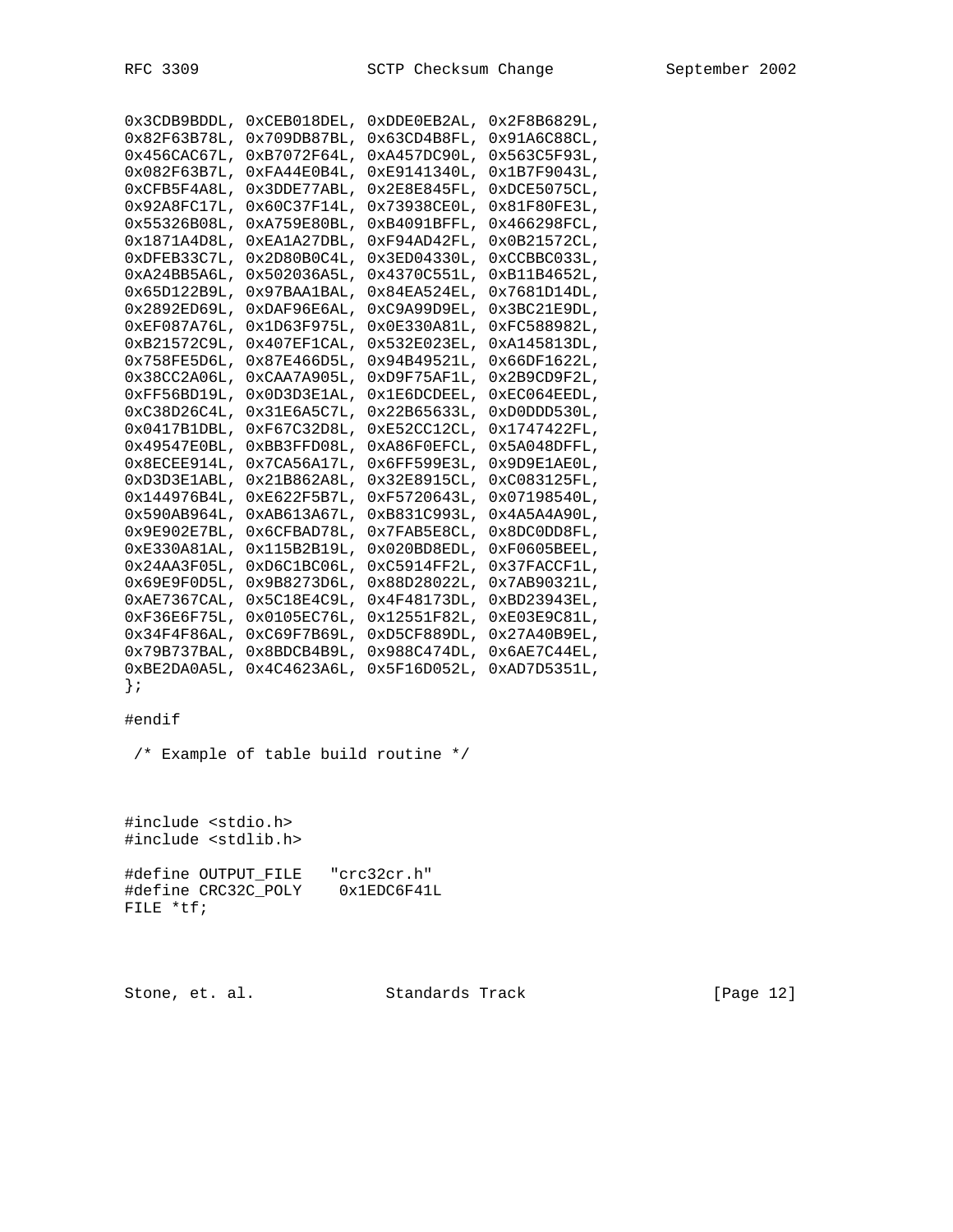```
unsigned long
reflect_32 (unsigned long b)
{
  int i;
  unsigned long rw = 0L;
  for (i = 0; i < 32; i++) if (b & 1)
       rw |= 1 << (31 - i);
     b \gg = 1; }
  return (rw);
}
unsigned long
build_crc_table (int index)
{
  int i;
  unsigned long rb;
 rb = reflect_32 (index);for (i = 0; i < 8; i++){
       if (rb & 0x80000000L)
      rb = (rb << 1) \wedge CRC32C_POLY;
       else
      rb \ll = 1; }
  return (reflect_32 (rb));
}
main ()
{
   int i;
  printf ("\nGenerating CRC-32c table file <%s>\n", OUTPUT_FILE);
  if ((tf = fopen (OUTPUT_FILE, "w")) == NULLprintf ("Unable to open %s\n", OUTPUT_FILE);
      exit (1);
   }
  fprintf (tf, "#ifndef __crc32cr_table_h__\n");
  fprintf (tf, "#define __crc32cr_table_h__\n\n");
  fprintf (tf, "#define CRC32C_POLY 0x%08lX\n", CRC32C_POLY);
  fprintf (tf, "#define CRC32C(c,d) (c=(c>>8)^crc_c[(c^(d))&0xFF])\n");
  fprintf (tf, "\nunsigned long crc_c[256] =\n{\n");
  for (i = 0; i < 256; i++) fprintf (tf, "0x%08lXL, ", build_crc_table (i));
      if ((i \& 3) == 3)
```
Stone, et. al. Standards Track [Page 13]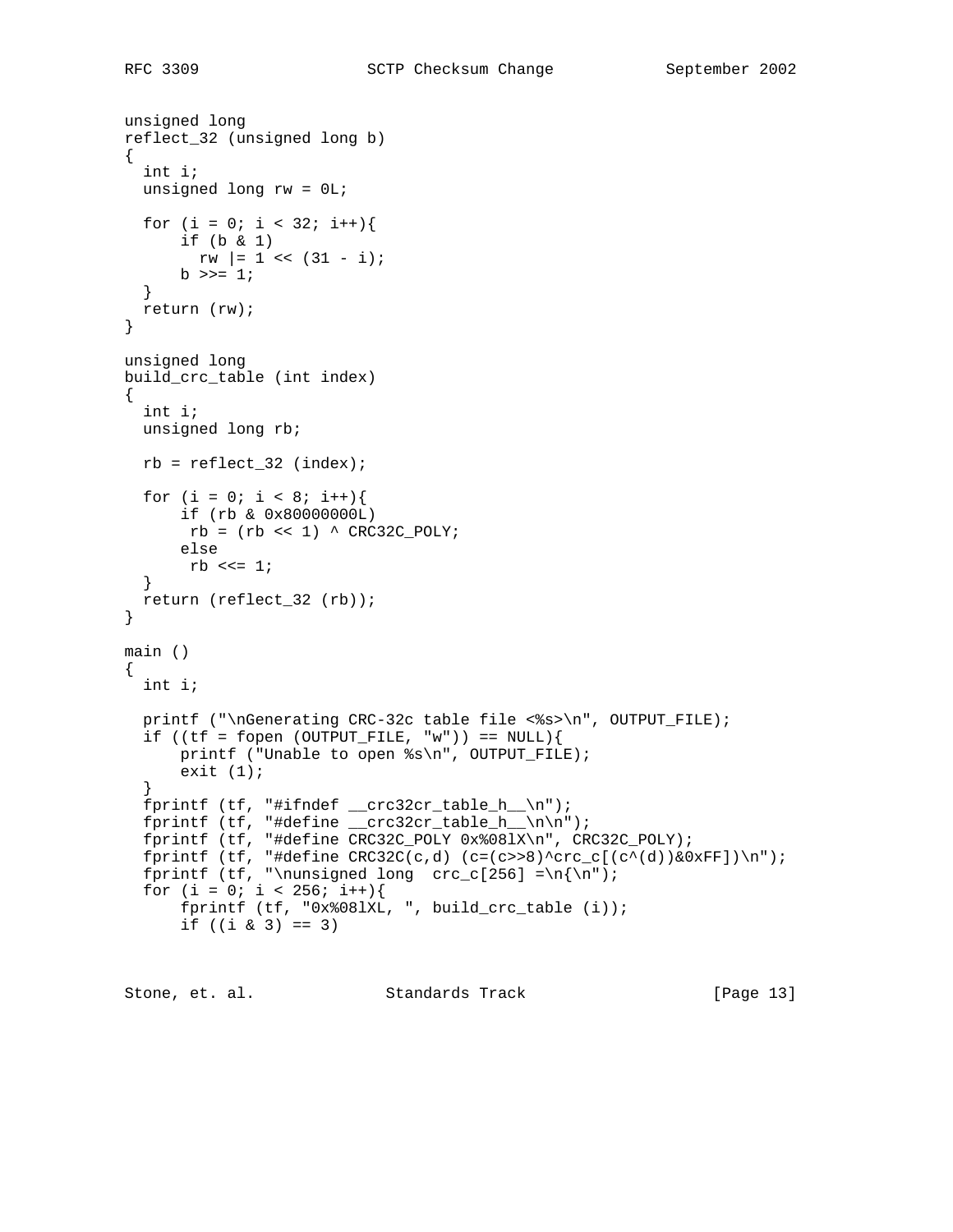```
fprintf (tf, "n");
   }
  fprintf (tf, "}\in\mathbb{H}^n);
  if (fclose (tf) != 0)
    printf ("Unable to close <%s>." OUTPUT_FILE);
   else
    printf ("\nThe CRC-32c table has been written to <%s>.\n",
      OUTPUT_FILE);
}
/* Example of crc insertion */
#include "crc32cr.h"
unsigned long
generate_crc32c(unsigned char *buffer, unsigned int length)
{
  unsigned int i;
  unsigned long crc32 = ˜0L;
  unsigned long result;
 unsigned char byte0, byte1, byte2, byte3;
  for (i = 0; i < length; i++){
       CRC32C(crc32, buffer[i]);
   }
   result = ˜crc32;
   /* result now holds the negated polynomial remainder;
    * since the table and algorithm is "reflected" [williams95].
    * That is, result has the same value as if we mapped the message
    * to a polynomial, computed the host-bit-order polynomial
    * remainder, performed final negation, then did an end-for-end
    * bit-reversal.
    * Note that a 32-bit bit-reversal is identical to four inplace
    * 8-bit reversals followed by an end-for-end byteswap.
     In other words, the bytes of each bit are in the right order,
    * but the bytes have been byteswapped. So we now do an explicit
    * byteswap. On a little-endian machine, this byteswap and
    * the final ntohl cancel out and could be elided.
    */
 byte0 = result & 0 \times f;
 bytel = (result>>8) & 0xff;byte2 = (result>>16) & 0xff;byte3 = (result>>24) & 0xff;Stone, et. al. Standards Track [Page 14]
```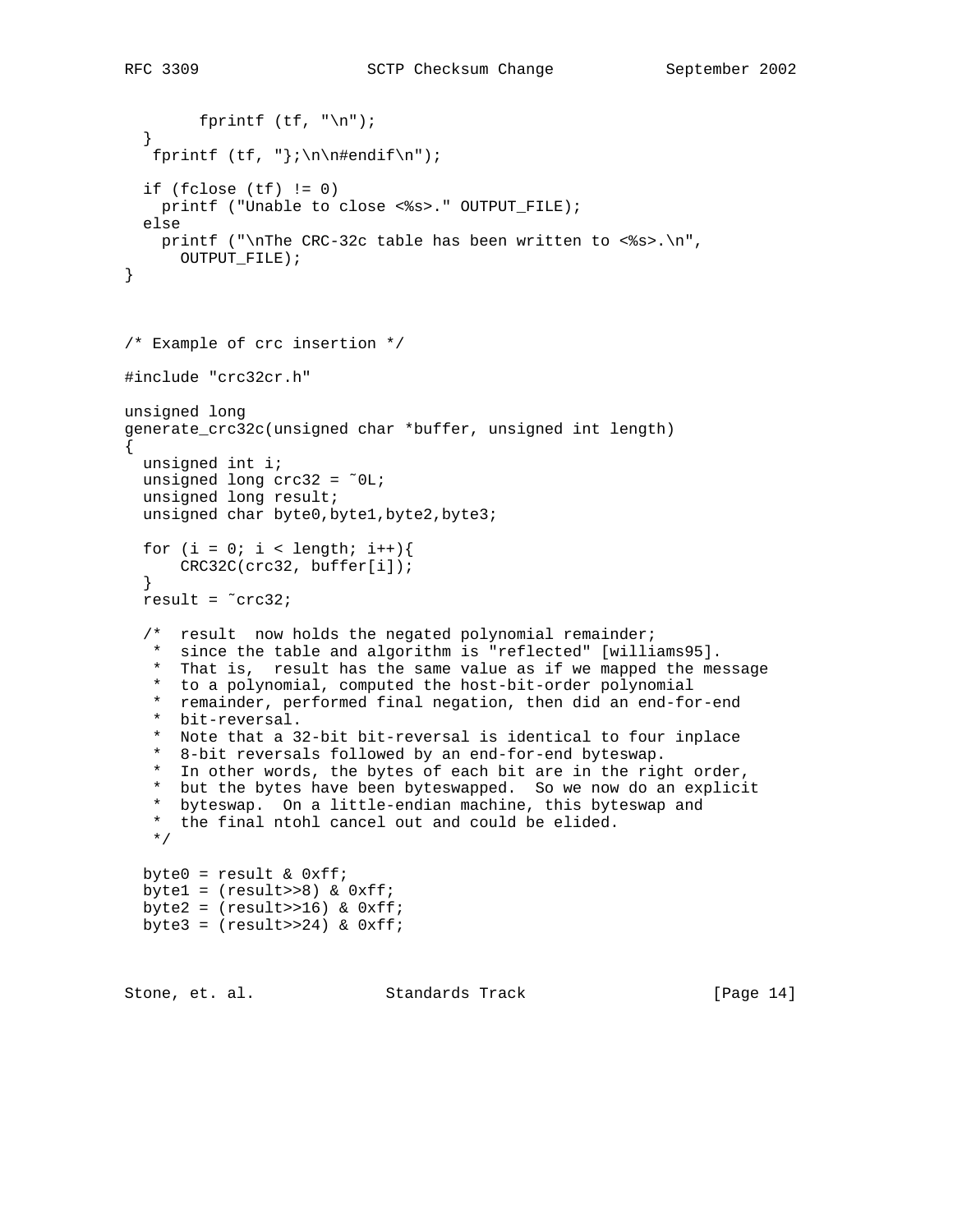```
\text{crc32} = ((\text{byte0} << 24)) (byte1 << 16) |
           (byte2 << 8) byte3);
  return ( crc32 );
}
int
insert_crc32(unsigned char *buffer, unsigned int length)
{
  SCTP_message *message;
  unsigned long crc32;
  message = (SCTP_message *) buffer;
  message->common_header.checksum = 0L;
  crc32 = generate_crc32c(buffer,length);
  /* and insert it into the message */
  message->common_header.checksum = htonl(crc32);
  return 1;
}
int
validate_crc32(unsigned char *buffer, unsigned int length)
{
   SCTP_message *message;
  unsigned int i;
  unsigned long original_crc32;
 unsigned long \csc 32 = 0L;
  /* save and zero checksum */
  message = (SCTP_message *) buffer;
  original_crc32 = ntohl(message->common_header.checksum);
  message->common_header.checksum = 0L;
  crc32 = generate_crc32c(buffer,length);
 return ((original_crc32 == crc32)? 1 : -1);
}
```
Stone, et. al. Standards Track [Page 15]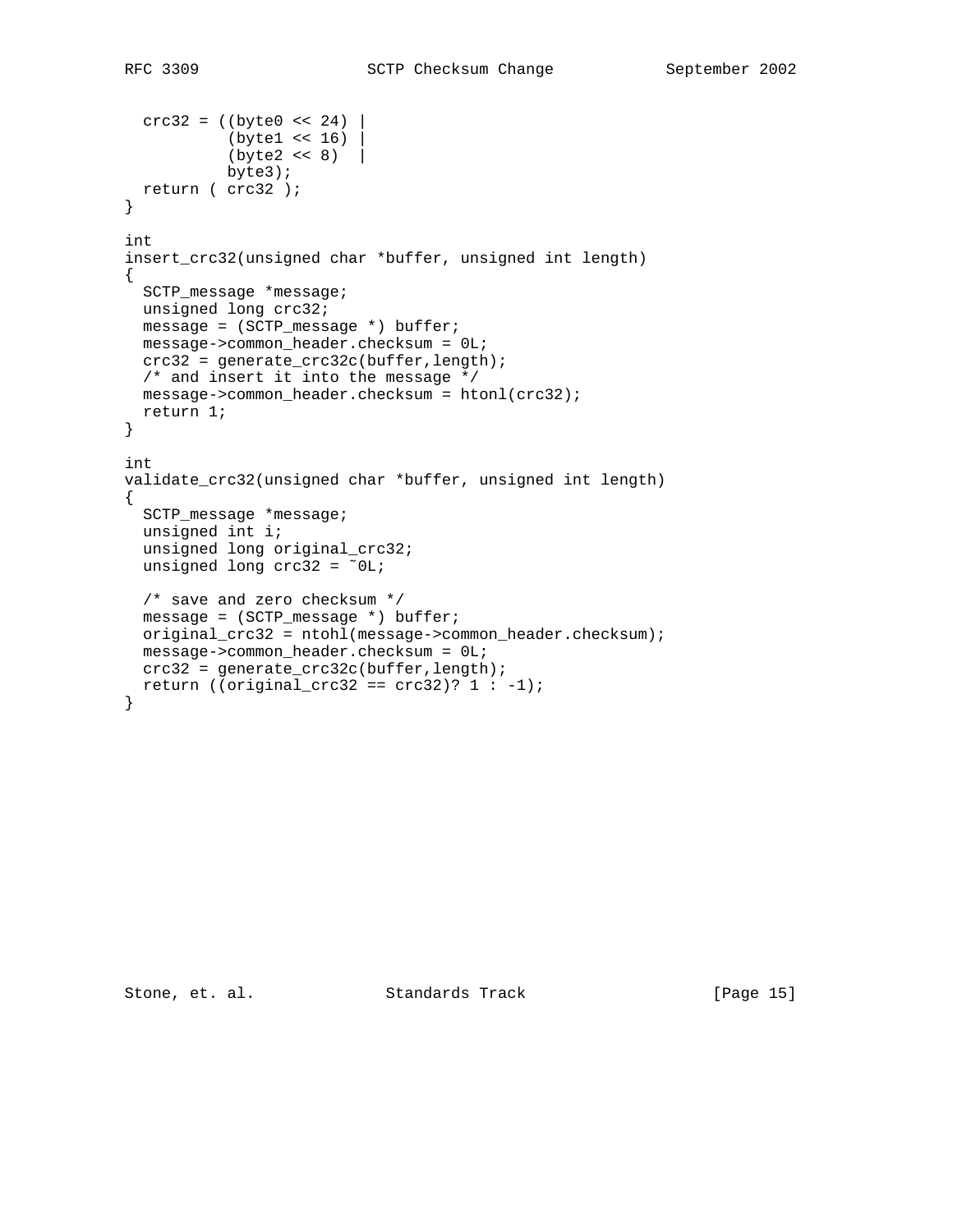Authors' Addresses

 Jonathan Stone Room 446, Mail code 9040 Gates building 4A Stanford, Ca 94305

EMail: jonathan@dsg.stanford.edu

 Randall R. Stewart 24 Burning Bush Trail. Crystal Lake, IL 60012 USA

EMail: rrs@cisco.com

 Douglas Otis 800 E. Middlefield Mountain View, CA 94043 USA

EMail: dotis@sanlight.net

Stone, et. al. Standards Track [Page 16]